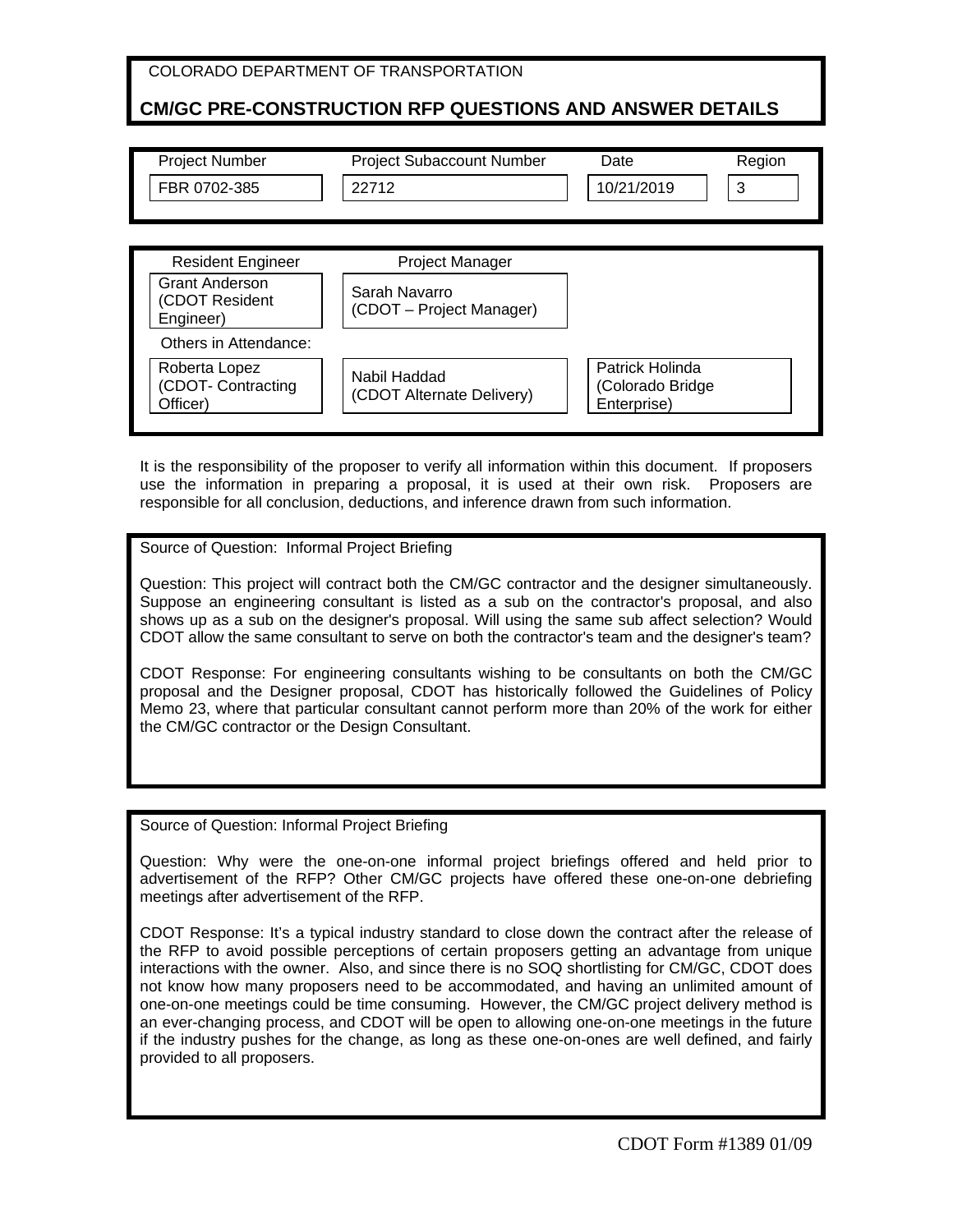# COLORADO DEPARTMENT OF TRANSPORTATION

## **PROJECT SHOWING QUESTION AND ANSWER DETAILS**

PAGE:  $\vert$  2

It is the responsibility of the proposer to verify all information within this document. If proposers use the information in preparing a proposal, it is used at their own risk. Proposers are responsible for all conclusion, deductions, and inference drawn from such information.

Source of Question: Informal Project Briefing

Question: Can CDOT offer one-on-one meetings with contractors after the pre-proposal meeting?

CDOT Response: Not at this time. It's a typical industry standard to close down the contract after the release of the RFP to avoid possible perceptions of certain proposers getting an advantage from unique interactions with the owner. Also, and since there is no SOQ shortlisting for CM/GC, CDOT does not know how many proposers need to be accommodated, and having an unlimited amount of one-on-one meetings could be time consuming. However, the CM/GC project delivery method is an ever-changing process, and CDOT will be open to allowing one-on-one meetings in the future if the industry pushes for the change, as long as these one-on-ones are well defined, and fairly provided to all proposers.

Source of Question: Pre-Proposal Meeting

Question: Mondays are difficult for contractors to submit proposals as we are very busy on the first day of the week. Tuesdays and Wednesdays work much better; would it be possible to change the date?

CDOT Response: Yes, CDOT will extend the date for proposal submittals from Monday 11/4/2019 to Tuesday 11/5/2019. The change will be included in Addendum 1 of the RFP.